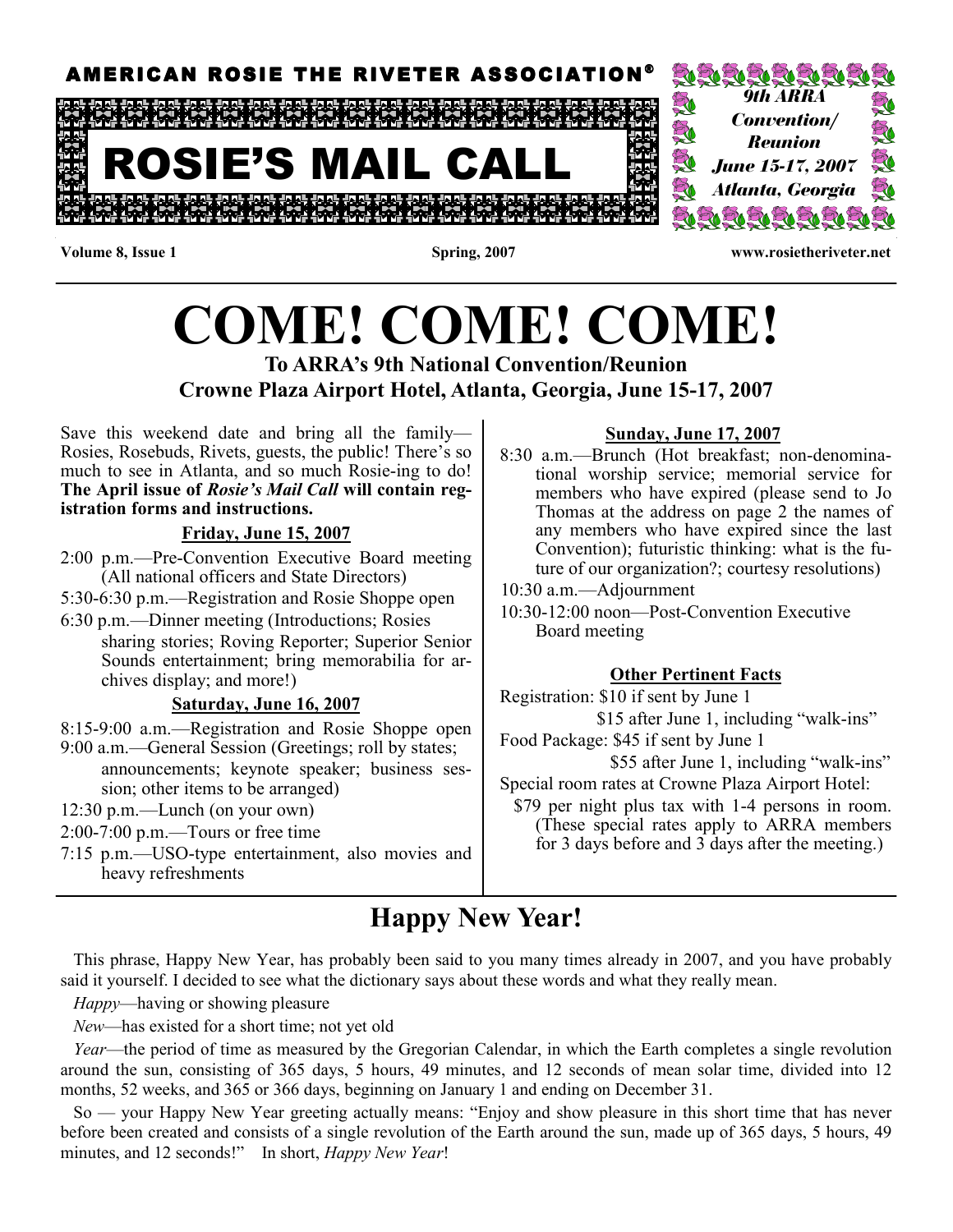#### 2005-2007 National ARRA Officers Elected and Appointed Elected and Appointed Volume 8, Issue 1 2005—2007 National ARRA Officers  $^{Page 2}$

| <b>President</b>                                                                | Mrs. Sadie W. Holt<br>110 Holt Court<br>Warner Robbins, GA 31093<br>478-922-6515<br>Rayholt1@cox.net                                                                             | Liaison<br><b>Officer</b>                                    | Ms. Mary Thrash<br>Little White House State<br>Historic Site<br>Warm Springs, GA                               | Coordinator<br>of Rosie<br><b>Stories and</b><br>Awards<br>Chairman | Mrs. Lucy Lewis<br>1013 Liberty Park Loop<br>Vestavia Hills, AL 35242<br>205-972-8574<br>lewis3728@bellsouth.net |
|---------------------------------------------------------------------------------|----------------------------------------------------------------------------------------------------------------------------------------------------------------------------------|--------------------------------------------------------------|----------------------------------------------------------------------------------------------------------------|---------------------------------------------------------------------|------------------------------------------------------------------------------------------------------------------|
| <b>Vice</b><br><b>President</b><br><b>Secretary</b>                             | Mrs. Dorine Hamilton<br>1441 S. Washington Street<br>Wichita, KS 67211<br>316-262-2181<br>Mrs. Lillian Graff-Turjanica                                                           | Archivist                                                    | Mrs. Beth Moore<br>2804 Shirley Drive<br>Moody, AL 35004<br>205-640-6916<br>candimoore@charter.net             | Coordinator<br>of ARRA<br><b>Memberships</b>                        | Mrs. Doris Adamson<br>312 La Prado Circle<br>Birmingham, AL 35209<br>205-871-8833                                |
| <b>Treasurer</b><br>& Director                                                  | 5247 Lynd Avenue<br>Lyndhurst, OH 44124<br>440-442-1371<br>Mrs. Mabel W. Myrick<br>P. O. Box 188                                                                                 | Data Base<br><b>Adminis-</b><br>trator                       | Mrs. Jo Thomas<br>1975 Cahaba Valley Rd.<br>Indian Springs, AL 35124<br>205-988-5925<br>cahabathomas@gmail.com | Webmaster                                                           | Ms. Pat Dunlap, Owner<br>Dixie Studios for Web<br>Design<br>Birmingham, AL<br>205-933-2748                       |
| of Products<br>& Book Sales<br>Founder &<br><b>Executive</b><br><b>Director</b> | Kimberly, AL 35091<br>205-647-9233<br>$mm041926@a$ ol.com<br>Dr. Frances Tunnell Carter<br>3470 Loch Ridge Drive<br>Birmingham, AL 35216<br>205-822-4106<br>fran.carter@juno.com | <b>Book Editor</b><br>& Mail Call<br>Layout<br><b>Editor</b> | Mrs. Nell C. Branum<br>745 Country Club Trail<br>Gardendale, AL 35071<br>205-608-0898<br>nellbran@yahoo.com    |                                                                     |                                                                                                                  |

# ARRA Proclaims Chapter 11

### (No! No! We don't mean Chapter 11 bankruptcy! We mean ARRA has 11 chapters!!)

#### 1. Sun City, Arizona

 State Director and Chapter Advisor: Happy Sargol; Chartering date: October 21, 1999; President: Kay Carroll; Vice President: Bonnie Smith; Secretary: Arlene Crary; Treasurer: Fran Ellis

#### 2. Baltimore, Maryland

 Chartering date: August 8, 2001; President: Mary Nichols; Treasurers: Julia & Carl Yoder

#### 3. Birmingham, Alabama

 State Director & Chapter Advisor: Eleanor Hobby; Chartering date: December 1, 2001; President: Doris Adamson; Vice President: Gloria Parvin; Secretary: Bee Atkinson; Treasurer: John Powell

#### 4. Oklahoma City, Oklahoma

 State Director and Chapter Advisor: Kate Grant; Chartering date: June 18, 2002; President: Kate Grant; Vice President: Jeanne Isaac; Secretary/Treasurer: Terry Thompson

#### 5. McKenzie, Oregon

 State Director and Chapter Advisor: Opal Nelson; Chartering date: July 25, 2002; President: Nora Willis; Vice President: Carol Ferguson; Secretary/Treasurer: Shelia Johns

#### 6. Choctaw, Oklahoma

 State Director and Chapter Advisor: Kate Grant; Chartering date: May 23, 2003; President: Clare Haas

#### 7. Dayton, Ohio

 State Director and Chapter Advisor: Mary Talley; Chartering date: August 9, 2003; President: Phyllis Mayne; Vice President: Cindy Talley; Secretary/Treasurer: Elaine Porter

#### 8. Sweet Home, Oregon

 State Director and Chapter Advisor: Opal Nelson; Chartering date: May 15, 2004; President: Janet Blankenship; Vice President: Salley Craig; Secretary/Treasurer: Eleanor Benner

#### 9. Cincinnati, Ohio

 State Director and Chapter Advisor: Mary Talley; Chartering date: May 27, 2005; President: Donna Spillman Smith; Vice President: Mary Womack; Secretary/Treasurer: Babe Spillman; Advisor: Nancy Thomas

#### 10. Clarksville, Georgia

#### (The Rosies of Habersham County)

 State Director and Chapter Advisor: Nell Young; Chartering date: August 27, 2005; President: Nell Young; Vice President: Lois Heaton; Secretary: Wanda Simmons; Treasurer: Marlene Allen

#### 11. Caldwell County, Texas

 State Director and Chapter Advisor: Carol Peters; Chartering date: March 12, 2006; President: Mae Beth Mollberg; Vice President: Annie Munk; Secretary/Treasurer: Carol Peters

Who will be next to start a chapter? Please call Fran Carter saying, "I will start one! We can still do it!"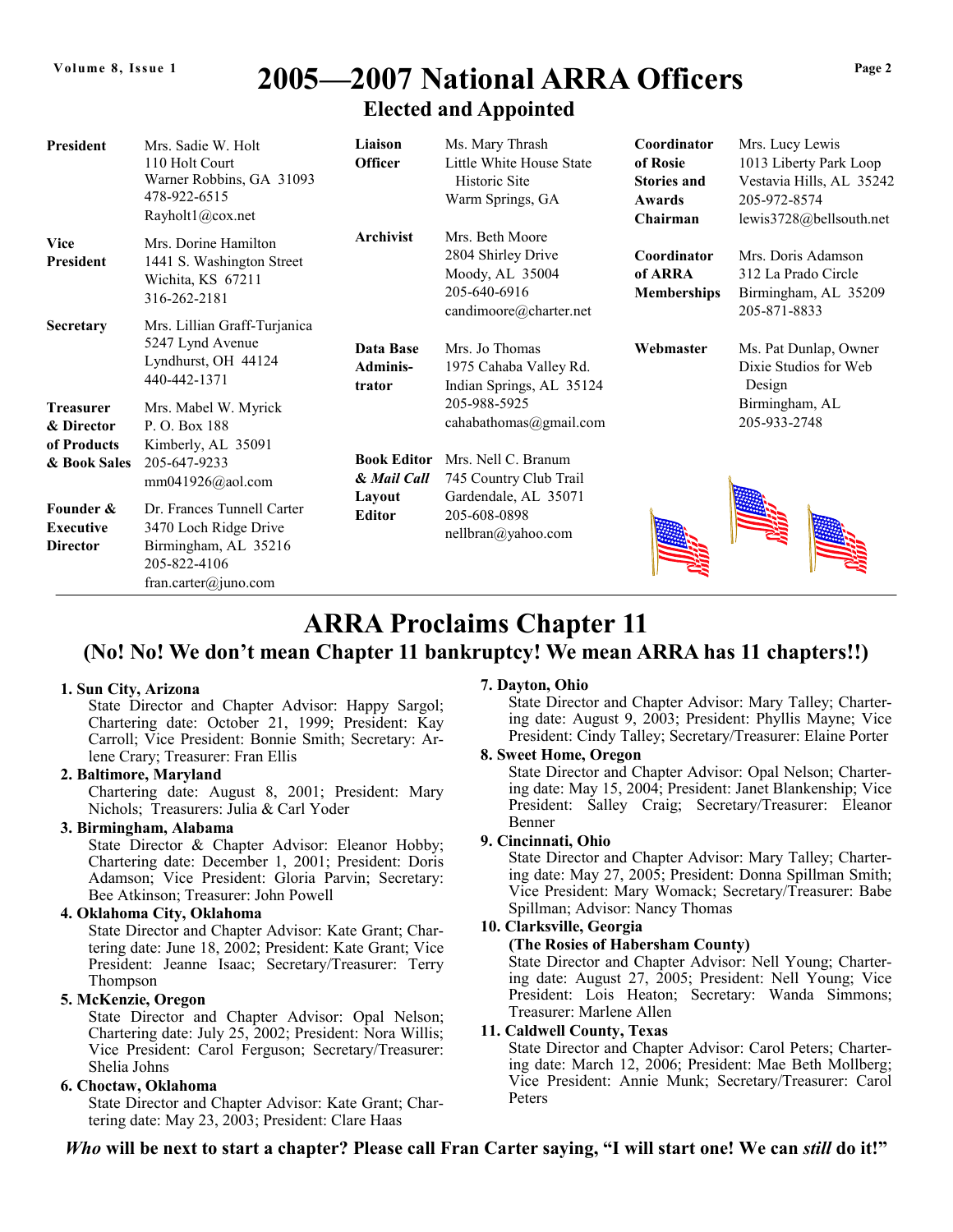# Chapter Chatter Some "giblets" from reports by Chapter Presidents

 Sun City, AZ (Kay Carroll, reporting President): Speakers' topics: "Getting Your Family Affairs in Order"; "Hollywood Goes to World War II" (movie stars' activities to help win the war); "Hobby Day" (share and tell); "How to Sell Items on E-Bay." Other activities: collecting dues, drawing for Valentine mugs of candy at each table, distributing new rosters, selling Rosie books to get money for chapter treasury, planning upcoming picnic. Whew! Get any ideas from all that?

 Clarksville, GA (Nell Young, reporting President): They call themselves "The Rosies of Habersham County." This chapter was founded when Nell and three other people met and elected themselves officers. They spread the word by mouth and otherwise, and at the next meeting there were 18 present. They had the chartering ceremony, installed officers, and have been going strong ever since!

 Baltimore, MD (Mary Nichols, reporting President): They have already planned activities and meetings into December, 2007. They have made a list of 200 Rosie prospects for the chapter in the Baltimore area, and have made a CD of Rosies telling stores. A professor in the area is making a video documentary for the chapter to view. They sometimes have luncheon meetings at Lockheed Martin's airport (free meeting room) with a tour of Lockheed's museum. Activities include speakers, fund raising, music, with meetings sometimes lasting from 10:00 a.m. to 3:00 pm.!

 Cincinnati, OH (Donna Spillman Smith, reporting President): They meet monthly at Llanfair Retirement Community, where they are treated to a free super lunch each time. Most members come in from outside the retirement community. Nancy Thomas, Events Coordinator at Llanfair, helped to found the chapter and serves as Chapter Advisor. Mary Womack, Vice President, is locating people (veterans and Rosies) for Registry of Remembrance at the WW II Memorial in Washington. (If

# NOTE THIS ...

Dr. Floreine Hudson, past National President and current Awards Chairman, has had two stays in the hospital recently, for three aneurisms and a fall. She is home now, but wishes to be relieved of her position as Awards Chairman. We accept her resignation with regrets, but with understanding. Thanks, thanks, Dr. Hudson! Her address is 121 Kings Bridge, Atlanta, GA 30329, if you want to

anyone else would like information on how to do this, check our Rosie Web site at www.rosietheriveter.net.)

 Sweet Home, OR (Janet Blankenship, reporting President): This chapter took a BIG part in the Albany Veterans Day Parade.

 Caldwell County, TX (Carol Peters, reporting President): This chapter wrote a resolution and brought it to the ARRA Convention in Wichita last year, calling on all ARRA members to support the troops, both at home and abroad, in conjunction with the  $65<sup>th</sup>$  anniversary of Pearl Harbor (1941 to 2006) and the  $5<sup>th</sup>$  anniversary of 9-11 (2001 to 2006).

 Oklahoma City, OK (Kate Grant, reporting President): This chapter reported a great meeting in November, with Rosies from other parts of the state attending. They signed up four new members. Rivet Mel Grant was the speaker for the occasion.

 Birmingham, AL (Lucy Lewis, reporting President): For the first time, this chapter participated in Birmingham's Veterans Day Parade, which is the oldest and largest Veterans Day Parade in the nation. The ARRA chapter had three cars in the parade, all appropriately decorated, including a convertible and driver provided by Town and Country Ford. The other cars were driven by Eleanor Hobby, Alabama State Director, and a local Rivet. Riders in the cars included two 3-generation sets of Rosies, daughters, and granddaughters. This chapter is teaming with National ARRA to maintain a permanent ARRA display at the Southern Museum of Flight.

 Thanks a million to all the chapters who got their reports in before the newsletter publishing deadline. Sorry the deadline caught the rest of the chapters we'll look forward to hearing from you next time! The next deadline for news for the Mail Call is April 1.

### HOW ABOUT BEING AN OFFICER??

At the Convention in Atlanta, we will elect a President, Vice-President, Secretary, and Treasurer. Since we are scattered all over the country and often don't know each other, the Nominating Committee needs to know who is available, willing, and able to serve. We also need appointed officers, such as State Directors and those offices listed on page 2. If you are interested or would like to nominate someone, please send the name to Lillian Graff-Turjanica (see page 2 for address) by May 1.